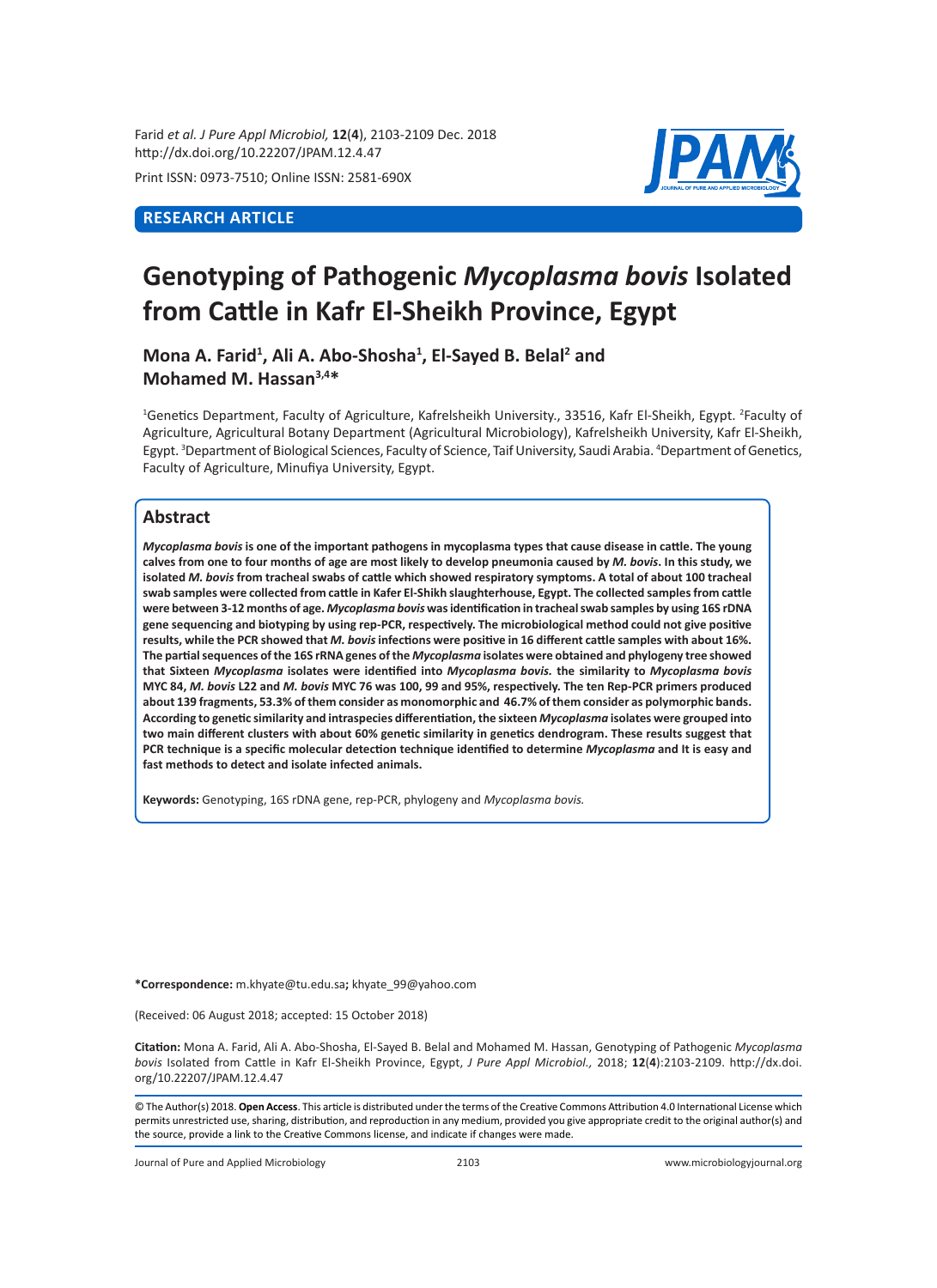#### **INTRODUCTION**

*Mycoplasma bovis* is one of the most pathogenic agents in the Mycoplasma species that cause disease in cattle. *Mycoplasma bovis*associated pneumonia occurs in cattle, including dairy and beef calves, beef cattle after arrival at a feedlot, and adults at any age (Maunsel *et al*., 2011). *Mycoplasma bovis* is a particularly important cause of calf pneumonias (Nicholas, 2004; Soehnlen et al., 2012). Especially young calves under 4 months of age are at increased risk for pneumonia caused by *M. bovis* (Nicholas, 2004). *Mycoplasma bovis* infections can be explained as chronic and polymicrobial (Nicholas and Ayling, 2003; Arcangioli et al., 2008). Animals can be infected via the respiratory system (Nicholas, 2004). Respiratory tract and nasal secretions are important for epidemiology of infection (Maunsel et al., 2011; Caswell and Archambault, 2008). Beside this, the importance of aerosols in calf-to-calf transmission of *M. bovis*  is unknown but recently Maunsell et al., (2011), reported that *M. bovis* has been isolated from air in shed containing diseased calves and calves may be experimentally infected by inhalation of *M. bovis*. Infected cattle spread *M. bovis* to environment through respiratory secretions for many months as reservoir (Nicholas and Ayling, 2003). The severity of pneumonia could be varied depending on the maintenance and environmental conditions. The effects of antibiotics and vaccines are not known to have negligible effects in calves (Soehnlen et al., 2012). Control of infection is difficult and economic loses is imminent (Sachse et al., 1993; Thomas et al., 2002). The first condition is to ensure a high level of hygiene in the prevention of *M. bovis* infection. Because of non-specific clinical manifestations, and a wide range of variation in the epizootiology and pathogenesis, all *M. bovis* infections are have to be had specific diagnostic and control procedures (Thomas et al., 2002). *Mycoplasma bovis* infections could be diagnosed by bacteriological culture and serological methods (Ghadersohi et al., 1997; Fulton, 2009). Nevertheless, these methods are time consuming and false-negative results could be common (Ghadersohi et al., 1997). Serological methods are less time consuming than the cultural methods and also more samples can be investigated. Recently, new molecular identification methods were improved and used in diagnosis of *M. bovis* infections worldwide by several authors (Hayman and Hirst, 2003; Sung et al., 2006; Mohamed et al., 2011). PCR is much shorter in comparison to the conventional culture method for the identification of *M. bovis*  infection (Sung et al., 2006). In Egypt there are few reports about the *M. bovis* infections in cattle (Sung et al., 2006). In this study we investigated *M. bovis* from tracheal swabs of cattle that showed respiratory symptoms for the situation of *M. bovis*  in Egypt. Also we aimed to compare the efficiency of molecular and bacteriological methods for detection of *M. bovis* infections.

## **MATERIALS AND METHODS Isolation of Mycoplasma**

The tracheal swabs were randomly collected from about 100 cattle in Kafer El-Shikh slaughterhouse, Egypt from October, 2017 to September, 2018. The swabs were cultured in pleuropneumonia-like organisms (PPLO) broth media at 37°C for 24 h., and then inoculated in PPLO media agar plate at 37°C for 1 week to examine the presence of *Mycoplasma* colonies (Evans et al., 2009).

## *DNA extraction*

Genomic DNA was extracted from the Mycoplasma sample by using bacterial DNA extraction kit (Promega, USA), according to the manufacturer's instructions. DNA samples were stored at -20°C until used.

#### **Amplification of 16S-rRNA gene**

For 16S-rRNA gene analysis, two pair primers were used for molecular detection of mycoplasma isolates. PCR amplification of 16S-rRNA primer was designed according to (Lauerman et al., 1995) with about 425 bp length. Universal primer was used to target the conserved region of 16S rDNA in *Mycoplasma* and Thermal profiles were done according Mohamed et al., (2018).

#### **Sequencing of 16S-rRNA gene**

About 425 bp 16S rDNA fragments were purified using QIAquick PCR purification kit (QIAGEN, Valencia, CA, USA) according to the manufacturer's instructions and sequenced with the same primers using the sequencer (Gene analyzer 3121) by Macrogen co., Korea. The Mycoplasma 16S-rDNA sequences obtained were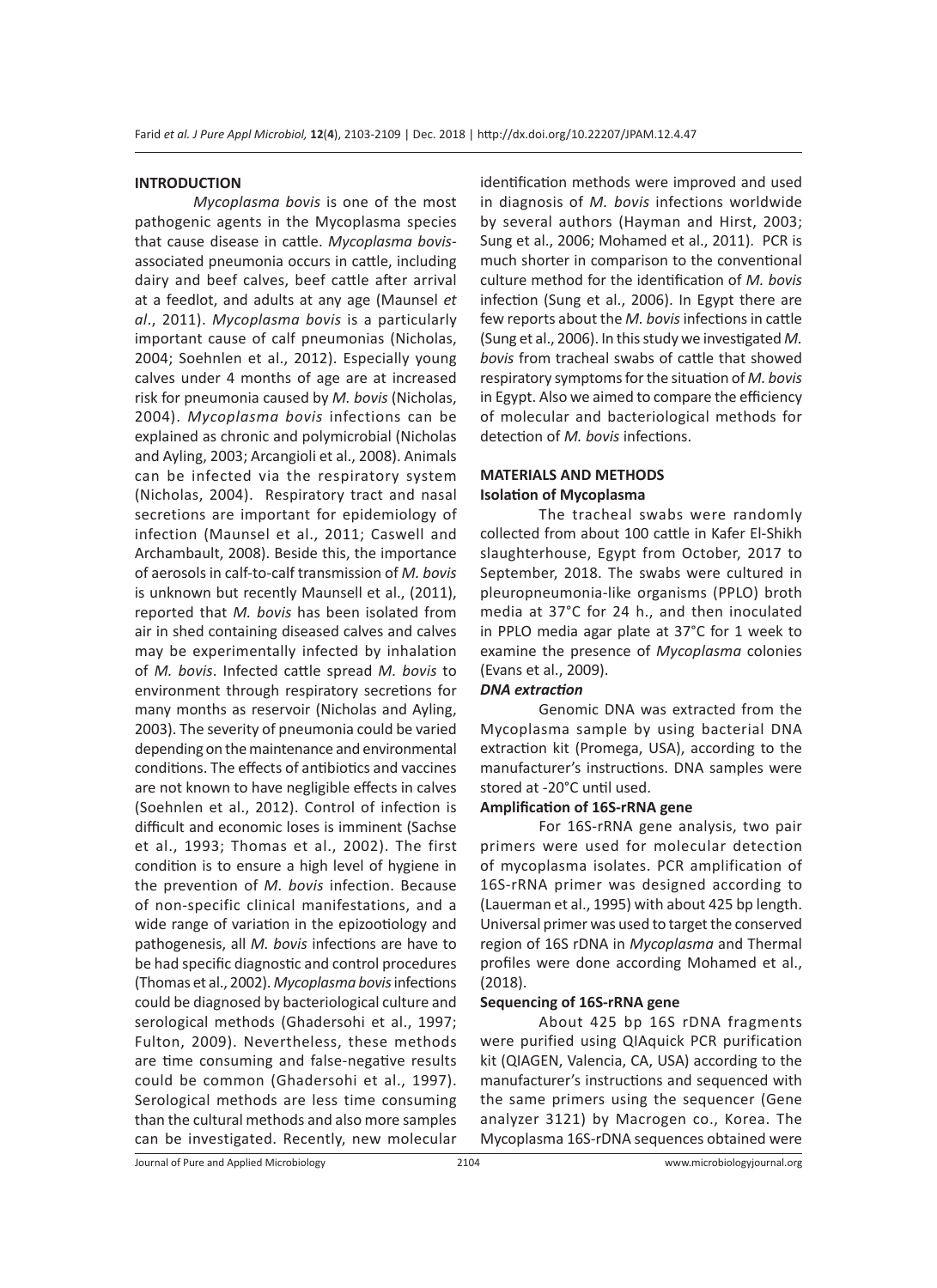then aligned with known 16S-rDNA sequences in Genbank using the basic local alignment search tool (BLAST) at the National Center for Biotechnology Information, and percent homology scores were generated to identify Mycoplasma species. The deduced sequence was aligned using Molecular Evolutionary Genetics Analysis (MEGA) version 7.10 and drawn phylogeny tree (Kumar et al., 2016).

## **Rep-PCR analysis**

For repetitive sequence analysis, PCR conditions for Mycoplasma isolates in the present investigations were standardized. Ten repetitive sequence primers (BOX-A1, (GTG)5, Rep-2, Rep-8, Rep-10, Rep-12, Rep-16, Rep-18, Rep-28 and Rep-29), were used to amplify genomic DNA of the Mycoplasma isolates according to (Hassan et al. 2014; Gaber et al., 2015). For DNA amplification, the C1000TM Thermo Cycler Bio-Rad, Germany, was programmed under the conditions involving denaturation at 94°C for 5 min; 30 cycles of denaturation at 94°C for 1 min, primer annealing at 52°C for 45 Sec and primer extension at 72°C for 2.5 min; final extension step at 72°C for 10 min. **Data analysis** 

In order to determine the genetic relationship among studied bacteria, Rep-PCR data were scored for presence (1) or absence (0) of the bands using Gene Tools software from Syngene. A simple matching coefficient was estimated by means of the Jaccard's coefficient to construct a similarity matrix. Cluster analysis and dendrogram were produced on the basis of the unweighted average pair group method (UPGMA) using the NTSYS-PC Statistical Package (Rohlf, 2000).

## **RESULTS AND DISCUSSION Bacteriological method**

The study was conducted in two stages. Traditional culture method and PCR method to identify mycoplasma colonies. Initially, a total of about 100 samples were taken from tracheal swabs of cattle animals. With culture method, mycoplasma isolation was not achieved from any of these samples in a tube with PPLO liquid culture medium and/or PPLO solid culture media. Traditionally, culture methods was used to identify mycoplasma colonies on agar medium, but no positive results obtained from this methods (Atalla et al., 2015; McAuliffe et al., 2004). So, we used PCR with universal primers (Delgado et al., 2001; Chen et al., 2014), for identification of mycoplasma from swabs culture. This is in agreement with findings of other researchers who showed that PCR provides a rapid diagnosis and identification of mycoplasma, and also showed that PCR assay has several features that simplify the diagnosis of mycoplasma infections (Chen et al., 2014). To increase sensitivity of mycoplasma detection, PCR based on specific sequences of nucleotides has been used (Atalla et al., 2015). Multiplex PCR, PCR-RFLP also developed for mycolpasma detection and identification (Chen et al., 2014; Barghash et al., 2016).

## **PCR method**

 Mycoplasmal DNA was successfully extracted from cells in the liquid medium. These samples were tested using universal primer, 16 of 100 samples given PCR-products as positive results, including the sample from the tracheal swabs. The 16S rDNA PCR amplicon from the 16 positive samples was obtained, showing that they had the same length as *Mycoplasma* sp. (Figure 1), a single 425 bp PCR amplicon band. The 16S rDNA PCR products confirmed that is *Mycoplasma*. Then we used the 16S rDNA sequencing methods and rep-PCR methods to identify and characterize these *Mycoplasma* isolates.

## **Sequencing of 16S-rRNA gene**

The partial sequences of the 16S rRNA genes of the *Mycoplasma* isolates were obtained, and Phylogenetic analysis of these sequences that deposited in the Gene Bank database were studied, together with related sequences in GenBank. Sixteen *Mycoplasma* isolates were identified into *Mycoplasma bovis.* For isolates Myco-Bovis 1, 3, 4 and 6 identified as *Mycoplasma* 



**Fig. 1.** Analysis of PCR products from sixteen Mycoplasma isolates obtained by amplification with universal primer of 16S rDNA. Molecular-size was applied from lane 2 to 18 and a positive control in lane 1. The approximate sizes of the amplicons are given in 425 bp.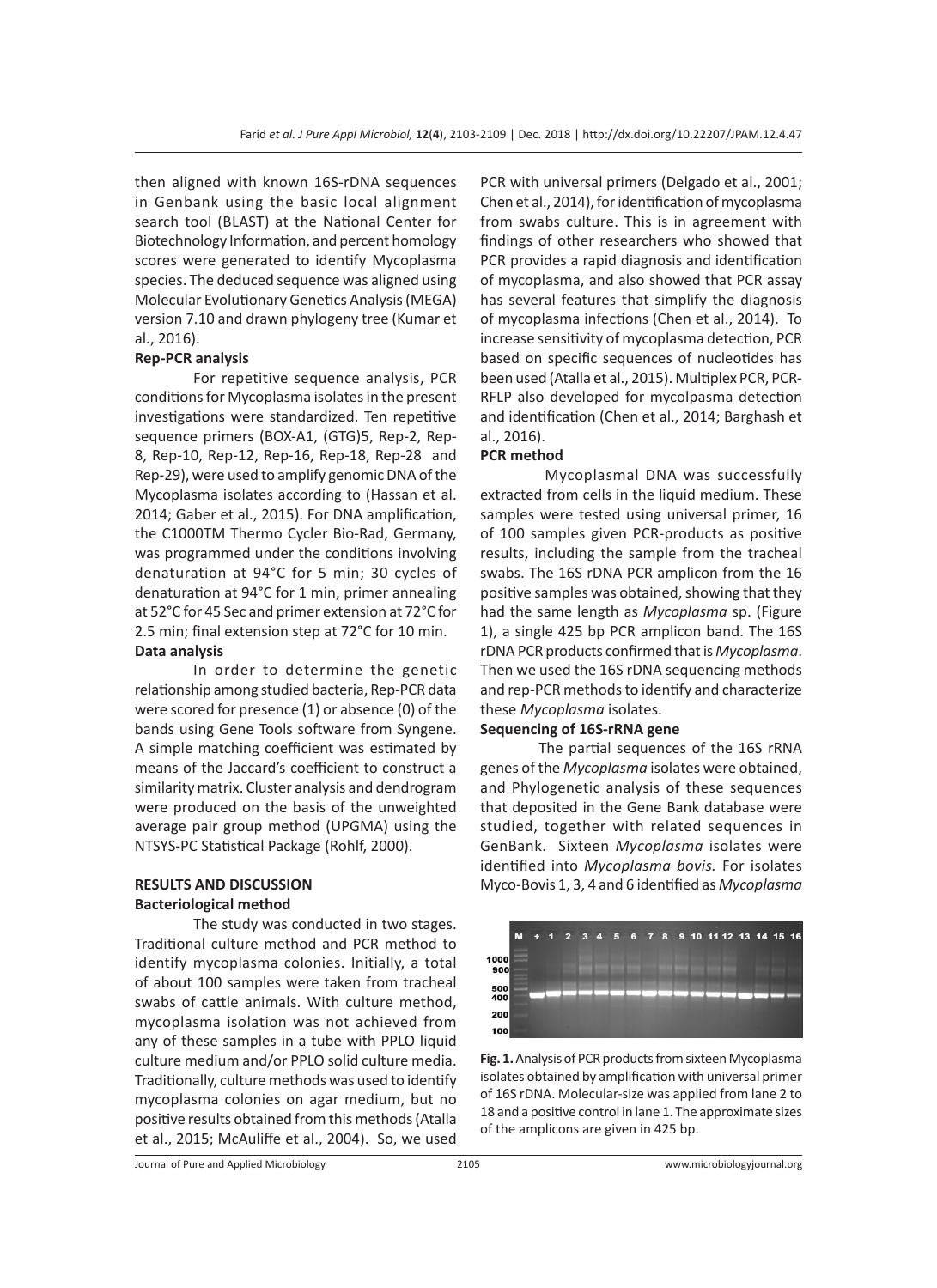*bovis* and the similarity to *Mycoplasma bovis* MYC 84 was 100%. Moreover isolates Myco-Bovis 12, 13, 14, 15 and 16 were identified as *M. bovis* and it was 99% similarity to *M. bovis* 613 and *M. bovis*  L22. On the other hand, isolates Myco-Bovis 8, 9 and 10 were identified as *M. bovis* and similarity to *M. bovis* MYC 76 was ranged from 95 to 98% (Figure 2). The 16S rDNA sequence data play an important role in classification of mycoplasmas as more species are described (Heldtander et al., 1998), because conventional methods provide less discriminatory information. The number of deposited 16S rRNA sequences from mycoplasmas is close to 100, and it well, therefore, is possible to determine the phylogenetic cluster and close relatives to a new mycoplasma. There is a constant debate concerning the construction of phylogenetic trees, and it is impossible to cover all aspects in this study. The 16S rDNA sequence of the mobile *Mycolpasma* strains deposited in GenBank was identical to that determined in this work. Ribosomal operons are of great relevance for the study of Mycoplasma evolution and phylogeny

**Table 1.** Names and sequences of the rep-PCR primers used in this study.

| Primer | $5' \rightarrow 3'$ sequence |
|--------|------------------------------|
| BOX-A1 | CTACGGCAAGGCGACGCTG          |
| GTG5   | GTGGTGGTGGTGGTG              |
| Rep-2  | GAGAGAGAGAGAGAGAA            |
| Rep-8  | GACAGAGAGAGAGAGAG            |
| Rep-10 | CAGCACACACACACACA            |
| Rep-12 | AGAGAGAGAGAGAGAGC            |
| Rep-16 | <b>TCTCTCTCTCTCTCTCC</b>     |
| Rep-18 | ACACACACACACACACG            |
| Rep-28 | AGAGAGAGAGAGAGAGT            |
| Rep-29 | GAGAGAGAGAGAGAGAT            |
|        |                              |



**Fig. 2.** Phylogenetic tree based on 16S rRNA sequences of mycoplasmas representing all groups and clusters. Representatives of the closely related genera Mycoplasma bovis. The tree was constructed by neighbor-joining from a distance matrix corrected by the one parameter nucleotide substitution model by using the MEGA 7.1 program.

Journal of Pure and Applied Microbiology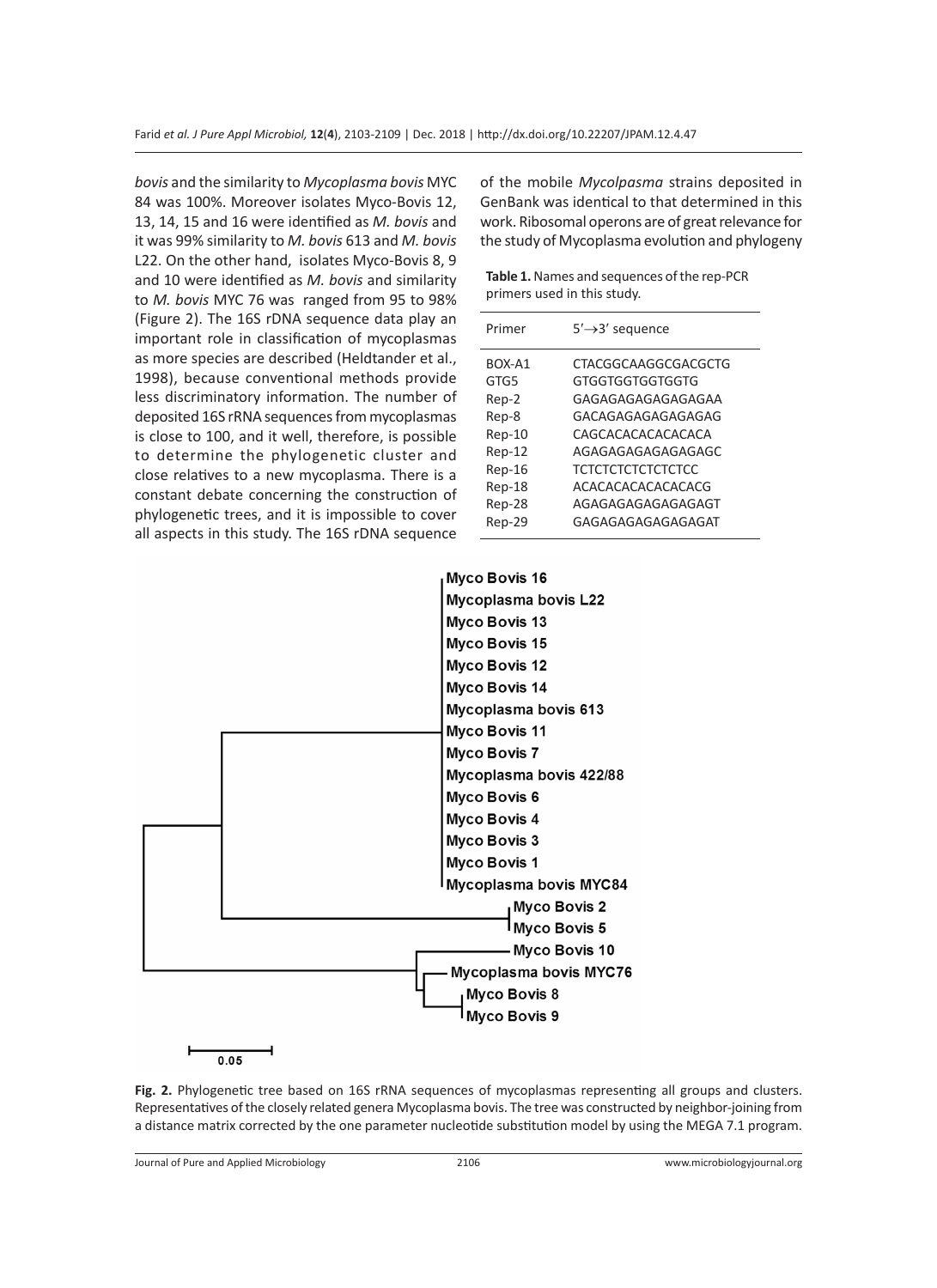(Zarei *et al*., 2009). Sequencing of 16S rDNA has been widely used to re-construct phylogenetic relationships of microorganisms (Hassan and Ismail, 2014).

## **Rep-PCR analysis**

Rep-PCR is a new typing method that differentiates microbes by using primers complementary to interspersed repetitive consensus sequences that enable amplification of diverse-sized DNA fragments consisting of sequences between the repetitive elements (Healy et al., 2004, Hassan and Belal, 2016). The Rep-PCR fingerprinting method, utilizing repetitive sequence oligonucleotides, is particularly a powerful tool for genetic studies and it is useful as a screening genotyping method (Healy et al., 2004). Rep-PCR can generate various fingerprint patterns with unlimited number of fragments (Hassan et al., 2014). In the present study, ten Rep-PCR primers were used for estimating of



**Fig. 3.** Rep-PCR profile of 16 Mycoplasma isolates generated with three repetitive sequence primers, rep-8, rep-12 and rep-28, respectively. First lane on each panel is 100 bp molecular weight markers.

genetic diversity of *Mycoplasma bovis* isolates. Rep-PCR reactions were performed in duplicate and all amplification products were found to be reproducible (Figure 3 and Table 2). The Rep-PCR results using primer (GTG)5 has showed a total of 18 bands sized ranged from 150-2800 bp long in all *Mycoplasma* isolates. Six common bands were observed in all isolates which exhibited about 33.4% monomorphism, while the other twelve fragments have showed 66.6% polymorphism (Table 2). In case of (Box-A1) primer, a total of fourteen fragments have showed 50% polymorphism among the sixteen *Mycoplasma* bovis isolates. The molecular size of the amplicon products ranged from 150-2300 bp long. The ten Rep-PCR primers produced about 139 fragments, 74 of them consider as monomorphic bands with about 53.3%, and other 65 fragments consider as polymorphic bands with about 46.7%. According to genetic similarity and intraspecies differentiation, the sixteen *Mycoplasma* isolates were grouped into two main different clusters with about 60% genetic similarity. *M. bovis*-15 and *M. bovis*-16 isolates were found to be alone in the first cluster. While, the second cluster was divided into two sub-clusters. The first sub-cluster contained *M. bovis*-1 isolate only, and the other *Mycoplasma* isolates were grouped in the second sub-cluster (Figure 4). Rep-PCR technique was proved to be useful genetic markers used for fingerprinting of *Mycoplasma* strains isolated from cattle. Although major bands from Rep-PCR reactions are highly reproducible, minor bands can difficult to repeat due to repetitive sequence priming nature of this PCR reaction and potential confounding effects associated with co-migration with other markers (Patrizia and Paola, 2003; Manakant and Tanaya, 2012; Hassan and Belal, 2016). Because AP-PCR has its limitations for widespread use, another more reproducible PCR method should be considered. The Rep-PCR has been described for the molecular genotyping of bacteria *(*Alharthi, et al., 2016). It also generates strain-specific DNA fragments when DNA is used as an amplification template (Hassan et al., 2014: Gaber et al., 2015). Therefore, the use of multiple primer sets in rep-PCR analysis can be used as a rapid method for preliminary biotyping of *Mycoplasma* strains.

Journal of Pure and Applied Microbiology 2107 www.microbiologyjournal.org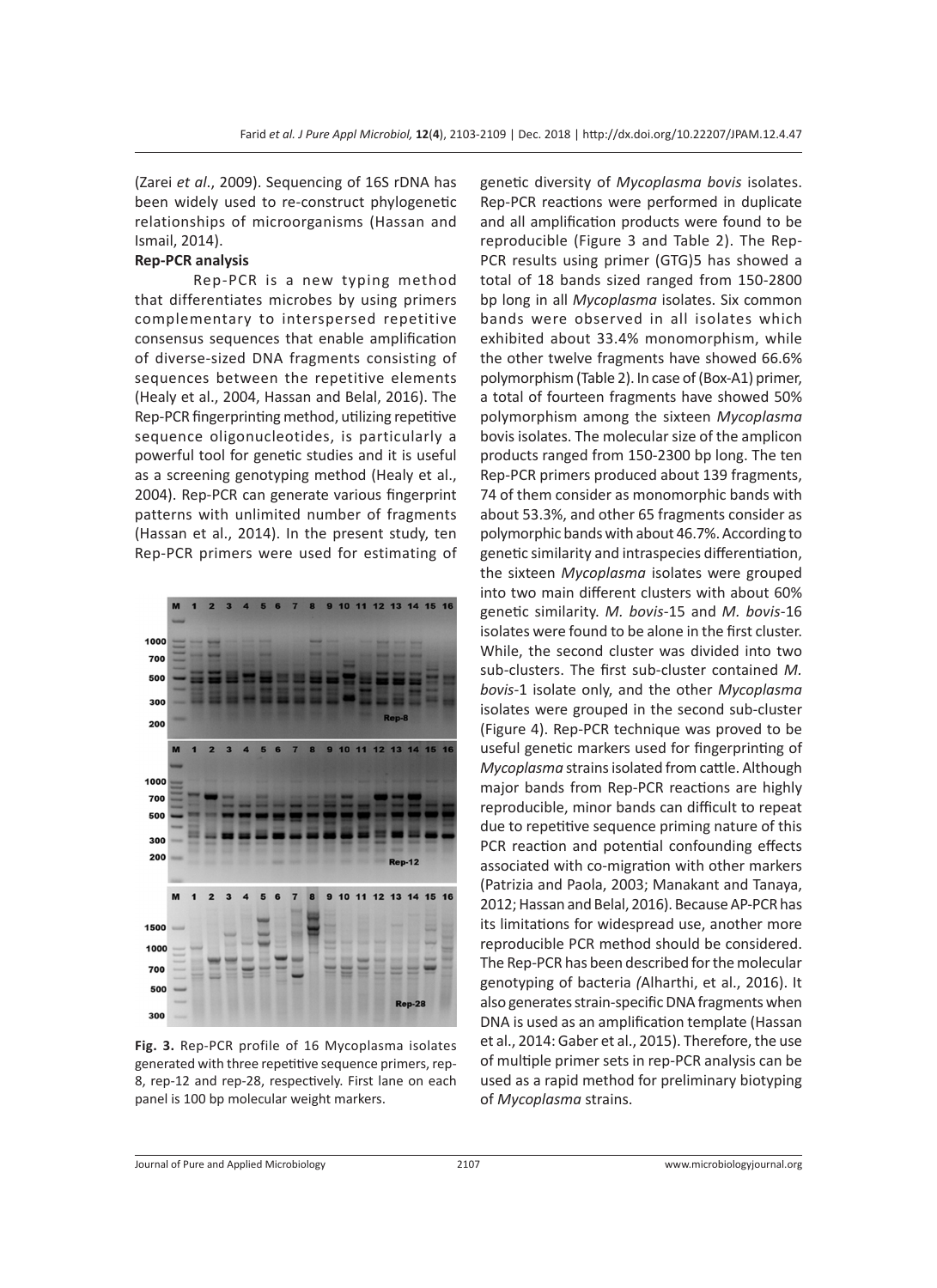| Primers  | Total<br><b>Bands</b> | No. of<br>Monomorphic<br><b>Bands</b> | No. of<br>Polymorphic<br><b>Bands</b> | %<br>Monomorphic<br>B<br>d<br>a<br>n. | %<br>Polymorphic<br>-S |
|----------|-----------------------|---------------------------------------|---------------------------------------|---------------------------------------|------------------------|
| -Bands   |                       |                                       |                                       |                                       |                        |
| BOX-A1   | 18                    | 6                                     | 12                                    | 33.4                                  | 66.6                   |
| GTG5     | 14                    | 7                                     | 7                                     | 50.0                                  | 50.0                   |
| Rep-2    | 16                    | 9                                     | 7                                     | 56.2                                  | 45.8                   |
| Rep-8    | 14                    | 8                                     | 4                                     | 57.1                                  | 42.9                   |
| Rep-10   | 12                    | 10                                    | $\overline{2}$                        | 83.4                                  | 16.6                   |
| $Rep-12$ | 14                    | 10                                    | 4                                     | 71.4                                  | 28.6                   |
| Rep-16   | 13                    | 7                                     | 6                                     | 53.8                                  | 46.2                   |
| Rep-18   | 13                    | 8                                     | 5                                     | 61.5                                  | 38.5                   |
| Rep-28   | 14                    | 6                                     | 8                                     | 42.9                                  | 57.1                   |
| Rep-29   | 11                    | 3                                     | 8                                     | 27.3                                  | 72.7                   |
| Total    | 139                   | 74                                    | 65                                    |                                       |                        |

**Table 2.** Polymorphic bands of each genetic primers and percentage of polymorphism in sixteen Mycoplasma bovis isolates based on the ten of rep-PCR primers.



**Fig. 4.** Dendrogram analysis among sixteen *Mycoplasma* bovis isolates based on the ten of rep-PCR primers.

#### **REFERENCES**

- 1. Alharthi, A. A., Gaber, A. and Hassan, M. M. Molecular Characterization of mecA and SCCmec Genes in Pathogenic *Staphylococcus spp*. Collected from Hospitals in Taif Region, KSA. *Biotechnology,* 2016; **15**(1): 26-34.
- 2. Arcangioli MA, Duet A, Meyer G, Dernburg A, Bezille P, Poumarat F, Le Grand D: The role of *Mycoplasma bovis* in bovine respiratory disease outbreaks in veal calf feedlots. *Vet J,* **177**, 89-93, 2008.
- 3. Caswell JL, Archambault M: *Mycoplasma bovis*  pneumonia in cattle. *Anim Health Res Rev,* **8 (2)**: 161-186, 2008.
- 4. Fulton RW: Bovine respiratory diseases research (1983- 2009). *Anim Health Res Rev,* **10(2)**: 131- 139, 2009.
- 5. Gaber, A., Hassan, M. M.., El-Desoky, S. E. and Attia, O. A. *In vitro* Antimicrobial Comparison of Taif and Egyptian Pomegranate Peels and Seeds Extracts. *J App Biol Biotech.,* 2015; **3 (02)**: 012- 017.
- 6. Ghadersohi A, Coelen RJ, Hirst RG: Development of a specific DNA probe and PCR for the detection of *Mycoplasma bovis. Vet Microbiol,*  **56,** 87-98, 1997.
- 7. Hassan M. M. and Belal B. E. (2016). Antibiotic resistance and virulence genes in *Enterococcus*  strains isolated from different hospitals in Saudi Arabia, Biotechnol. Biotechnol. Equip., 30(4): 726-732.
- 8. Hassan, M. M., Gaber,A. and El-Hallous, E.I. Morphological and Molecular characterization of some *Trichoderma* spp. from Egyptian soil.